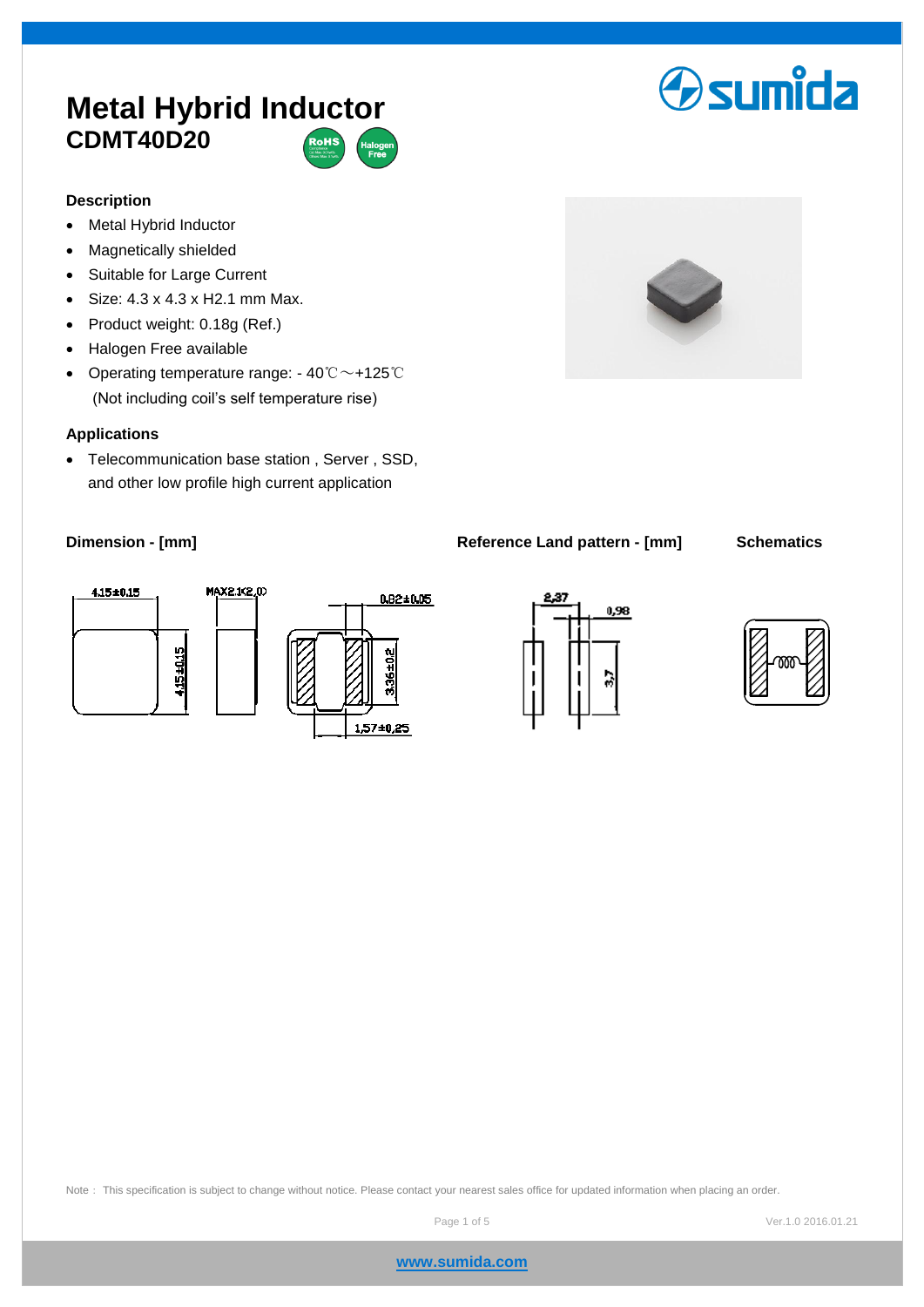# **Osumida**

## **Metal Hybrid Inductor CDMT40D20**



### **Electrical Characteristics**

| Part No.          | Inductance<br>( $\mu$ H) (±30%)<br>$*1$ | $D.C.R(m\Omega)$<br>Typ. (Max.) | <b>Saturation Current (A)</b><br>20 $\degree$ C $\degree$ 2 | Temperature Rise current (A) ※3 |       |
|-------------------|-----------------------------------------|---------------------------------|-------------------------------------------------------------|---------------------------------|-------|
|                   |                                         |                                 |                                                             | $*4$                            | $*5$  |
| CDMT40D20HF-R27NC | 0.27                                    | 5.80(6.40)                      | 17.20                                                       | 7.50                            | 16.80 |
| CDMT40D20HF-R47NC | 0.47                                    | 7.50(8.30)                      | 11.40                                                       | 6.80                            | 14.00 |
| CDMT40D20HF-R63NC | 0.63                                    | 9.40(10.30)                     | 10.40                                                       | 6.10                            | 11.70 |
| CDMT40D20HF-1R0NC | 1.00                                    | 13.20 (14.50)                   | 8.70                                                        | 5.40                            | 9.60  |
| CDMT40D20HF-1R5NC | 1.50                                    | 19.50 (21.50)                   | 7.10                                                        | 4.40                            | 7.50  |
| CDMT40D20HF-2R2NC | 2.20                                    | 28.00 (30.80)                   | 5.60                                                        | 3.50                            | 5.50  |
| CDMT40D20HF-3R3NC | 3.30                                    | 42.00 (46.20)                   | 4.30                                                        | 3.00                            | 4.60  |
| CDMT40D20HF-4R7NC | 4.70                                    | 59.00 (64.90)                   | 3.70                                                        | 2.50                            | 3.50  |

※ 1 Measuring frequency at 100kHz 0.1V

※ 2 Saturation current: This indicates the actual value of D.C. current when the inductance becomes 30% lower than its nominal value.

 $\%$  3 Temperature rise current: The actual value of D.C. current when the temperature of coil becomes  $\triangle T=40^{\circ}$ C (Ta=20°C).

※ 4 Measurement condition: Irms testing was performed by a product in 25°C ambient.

※ 5 Measurement condition: Irms testing was performed on copper traces in 25°C ambient.

※ Discharge static electricity before handling this coil. Take the static electricity measures to prevent deterioration of electric characteristic

※ For only CDMT40D20HF-4R7NC will be started mass production from March 2016. Others are available for mass production.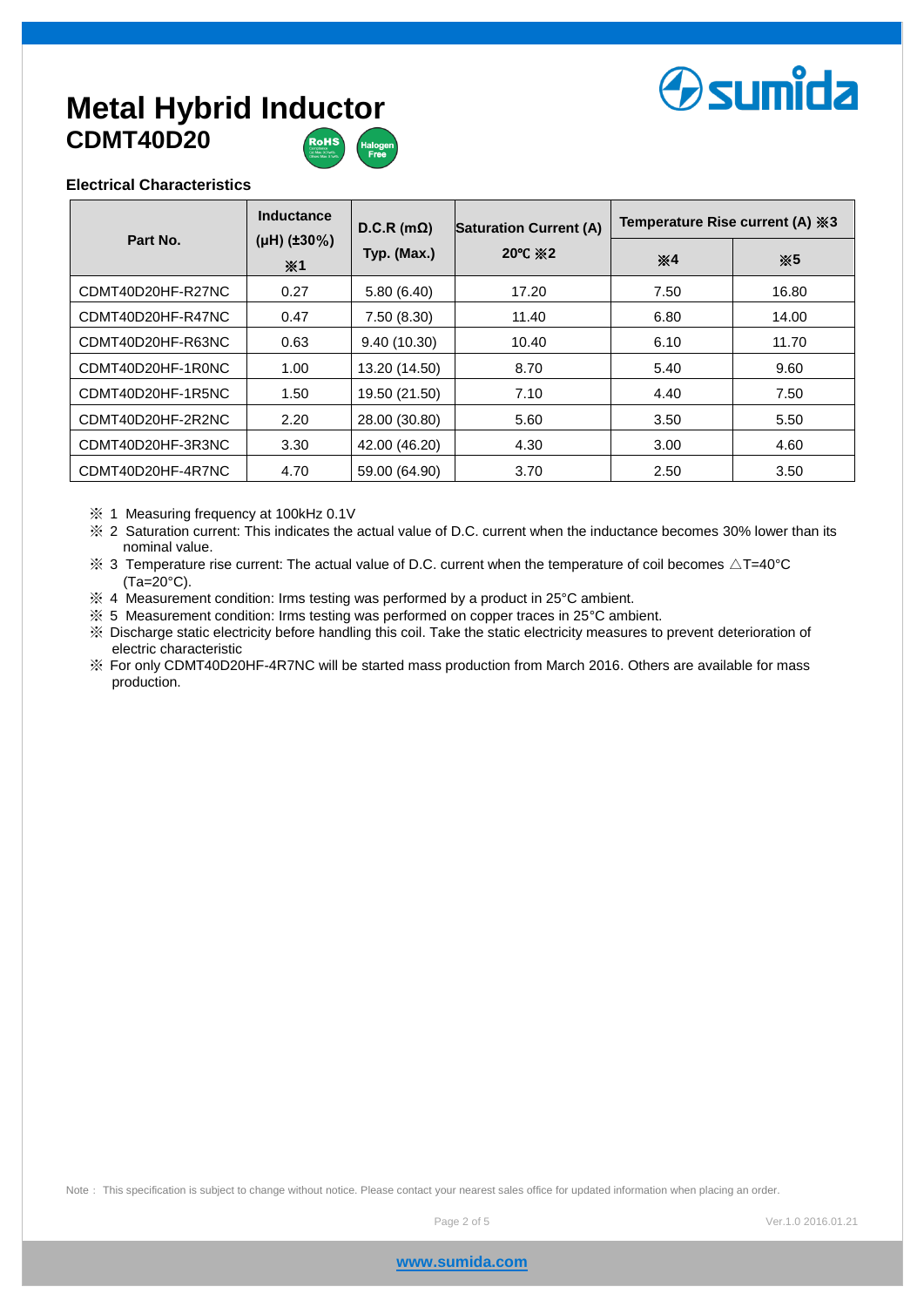## **Metal Hybrid Inductor CDMT40D20**



### **CDMT40D20HF-R27NC CDMT40D20HF-R47NC**





**Osumida** 



**CDMT40D20HF-R63NC CDMT40D20HF-1R0NC**



### **CDMT40D20HF-1R5NC CDMT40D20HF-2R2NC**



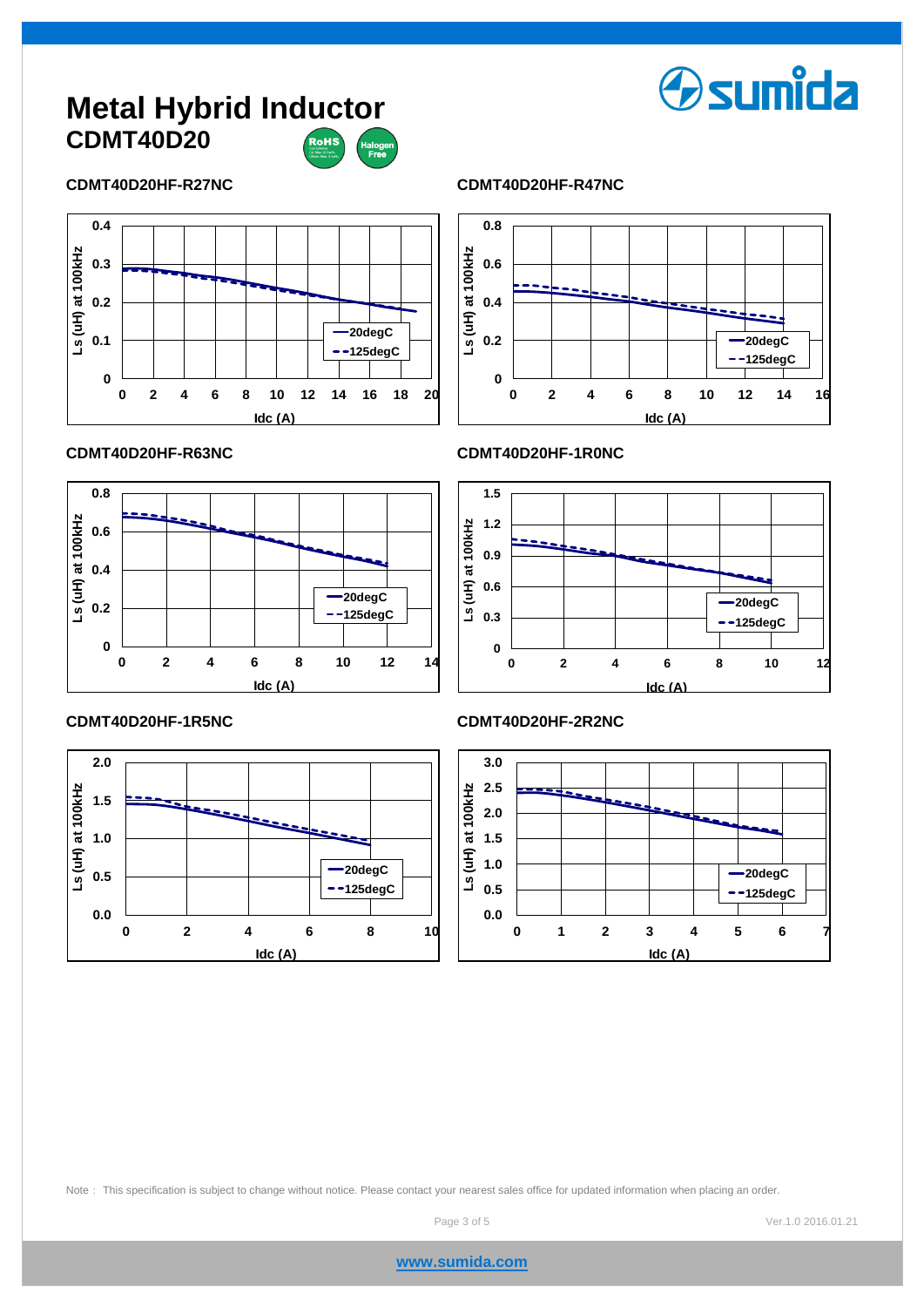### **Metal Hybrid Inductor CDMT40D20** –<br>RoHS



### **CDMT40D20HF-3R3NC CDMT40D20HF-4R7NC**



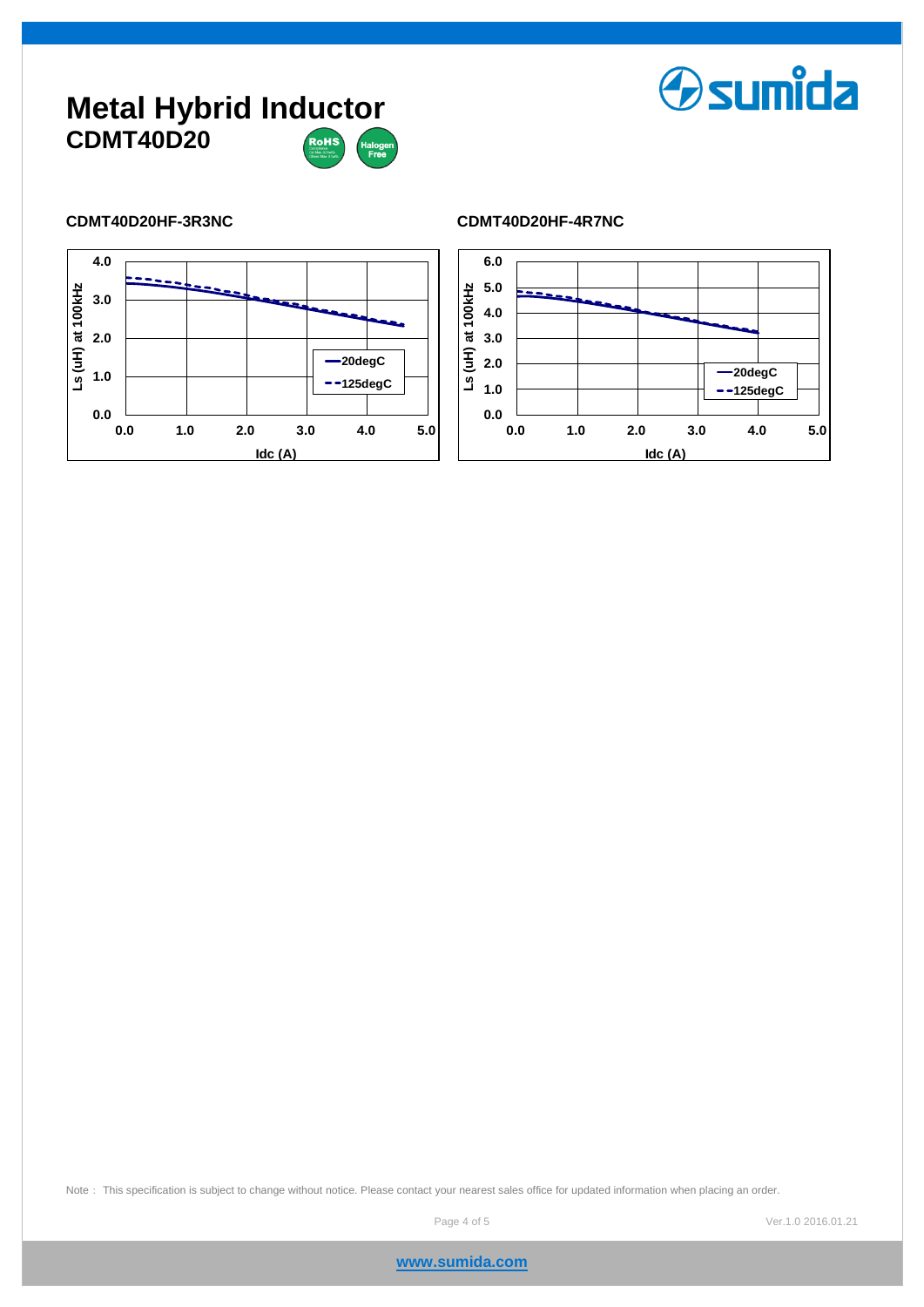

### **Metal Hybrid Inductor CDMT40D20** ,<br>RoHS

### **Inductance vs Frequency Graph**



**Derating Curve (Temperature Rise Current)**

11



For sales office information, please [click here](http://www.sumida.com/about/index.php?categoryId=20) to visit our website.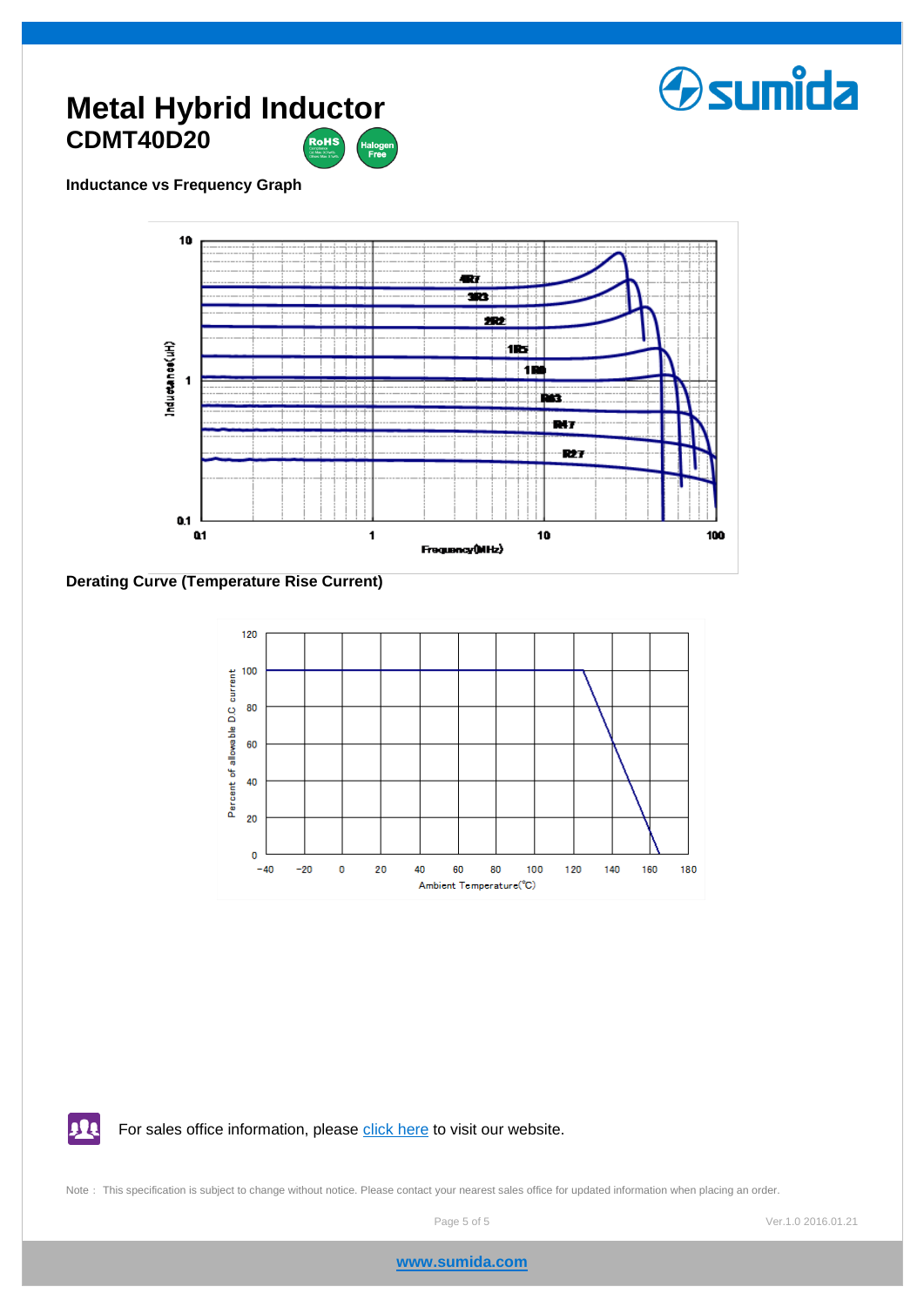

### 特性

- メタルハイブリッドインダクタ
- 閉磁構造.
- 大電流対応
- $\bullet$   $\forall$   $\forall$   $\forall$   $\vec{z}$  : 4.3 x 4.3 x H2.1 mm Max.
- 製品重量: 0.18g (参考値)
- ハロゲンフリー
- 動作温度範囲: 40℃~+125℃ (コイル自己発熱を含まず)

### 用途

基地局、サーバー、SSD、低背大電流仕様



外形寸法 **- [mm]** 推奨ランド寸法 **- [mm]** 結線図

**Osumida** 





備考:本仕様書は、製品の改善等により記載内容を予告なく変更することがありますのでご了承ください。また、ご注文の際のお問合わせは、最寄りの地域営業 へご連絡ください。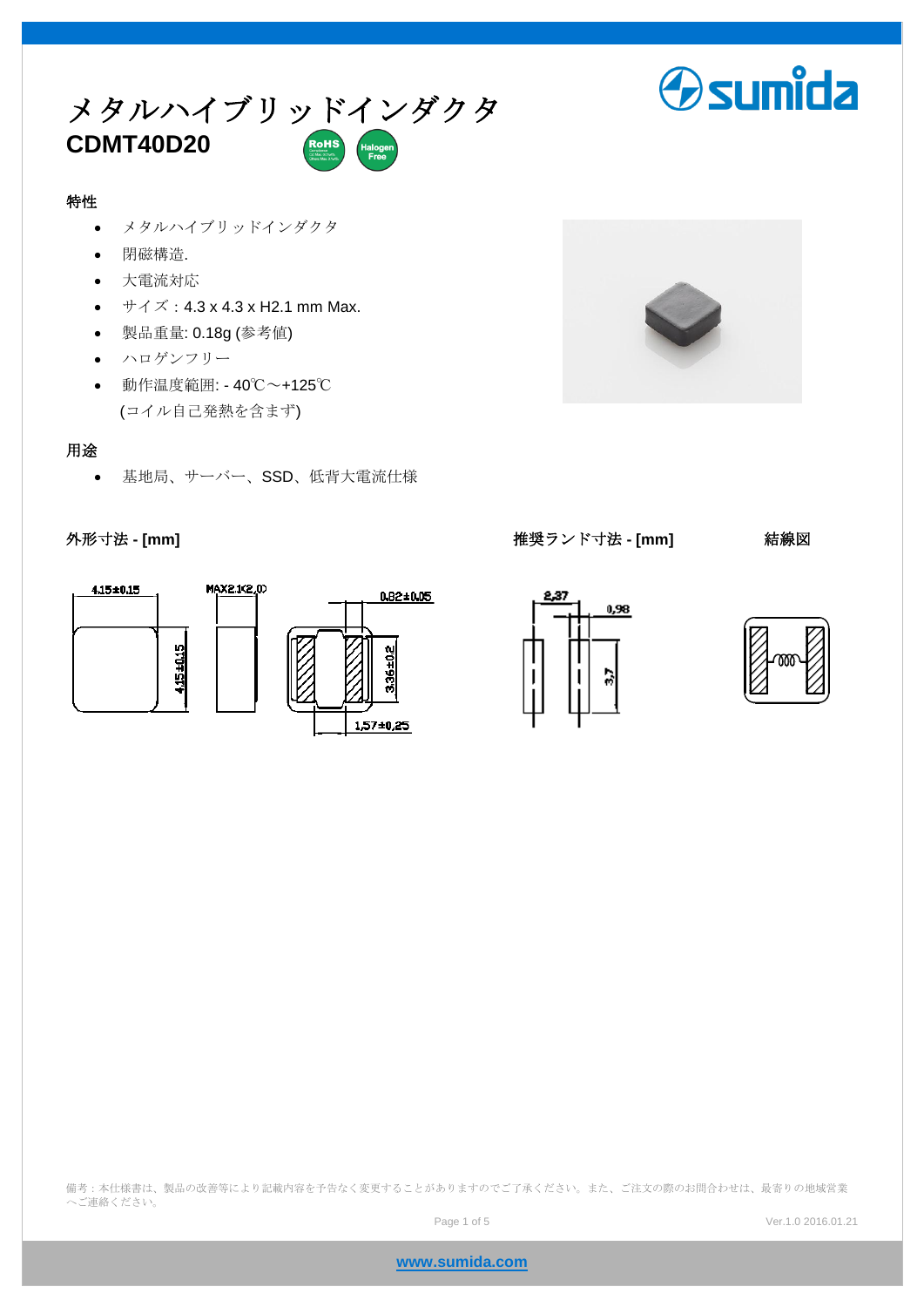

# メタルハイブリッドインダクタ **CDMT40D20**

### 電気的特性

|                   | インダクタンス (µH)       | $D.C.R(m\Omega)$ | 直流重畳実力電流(A)               | 温度上昇実力電流 (A) ※3 |           |
|-------------------|--------------------|------------------|---------------------------|-----------------|-----------|
| 品名                | $(\pm 30\%)$<br>Ж1 | Typ. (Max.)      | $20^{\circ}$ C $\times$ 2 | X4              | <b>X5</b> |
| CDMT40D20HF-R27NC | 0.27               | 5.80(6.40)       | 17.20                     | 7.50            | 16.80     |
| CDMT40D20HF-R47NC | 0.47               | 7.50 (8.30)      | 11.40                     | 6.80            | 14.00     |
| CDMT40D20HF-R63NC | 0.63               | 9.40(10.30)      | 10.40                     | 6.10            | 11.70     |
| CDMT40D20HF-1R0NC | 1.00               | 13.20 (14.50)    | 8.70                      | 5.40            | 9.60      |
| CDMT40D20HF-1R5NC | 1.50               | 19.50 (21.50)    | 7.10                      | 4.40            | 7.50      |
| CDMT40D20HF-2R2NC | 2.20               | 28.00 (30.80)    | 5.60                      | 3.50            | 5.50      |
| CDMT40D20HF-3R3NC | 3.30               | 42.00 (46.20)    | 4.30                      | 3.00            | 4.60      |
| CDMT40D20HF-4R7NC | 4.70               | 59.00 (64.90)    | 3.70                      | 2.50            | 3.50      |

※ 1 測定条件 at 100kHz 0.1V.

※ 2 直流重畳実力電流:直流電流を流した時、インダクタンスの値が公称値の70%になる電流実力値。

※ 3 温度上昇実力電流: 通電時、コイルの温度上昇が△T=40℃になる直流電流実力値。(Ta=20℃を基準とする。)

※ 4 測定条件;Irms 試験値は 25℃の環境での製品実力値。

※ 5 測定条件;Irms 試験値は 25℃の環境、銅板上での製品実力値。

※ 静電気により電気的特性劣化の恐れがあります。コイルの取り扱いには静電気対策を実施下さい。

※ CDMT40D20HF-4R7NC に関しては、2016 年 3 月から量産対応予定です。他は量産対応可能です。

備考:本仕様書は、製品の改善等により記載内容を予告なく変更することがありますのでご了承ください。また、ご注文の際のお問合わせは、最寄りの地域営業 へご連絡ください。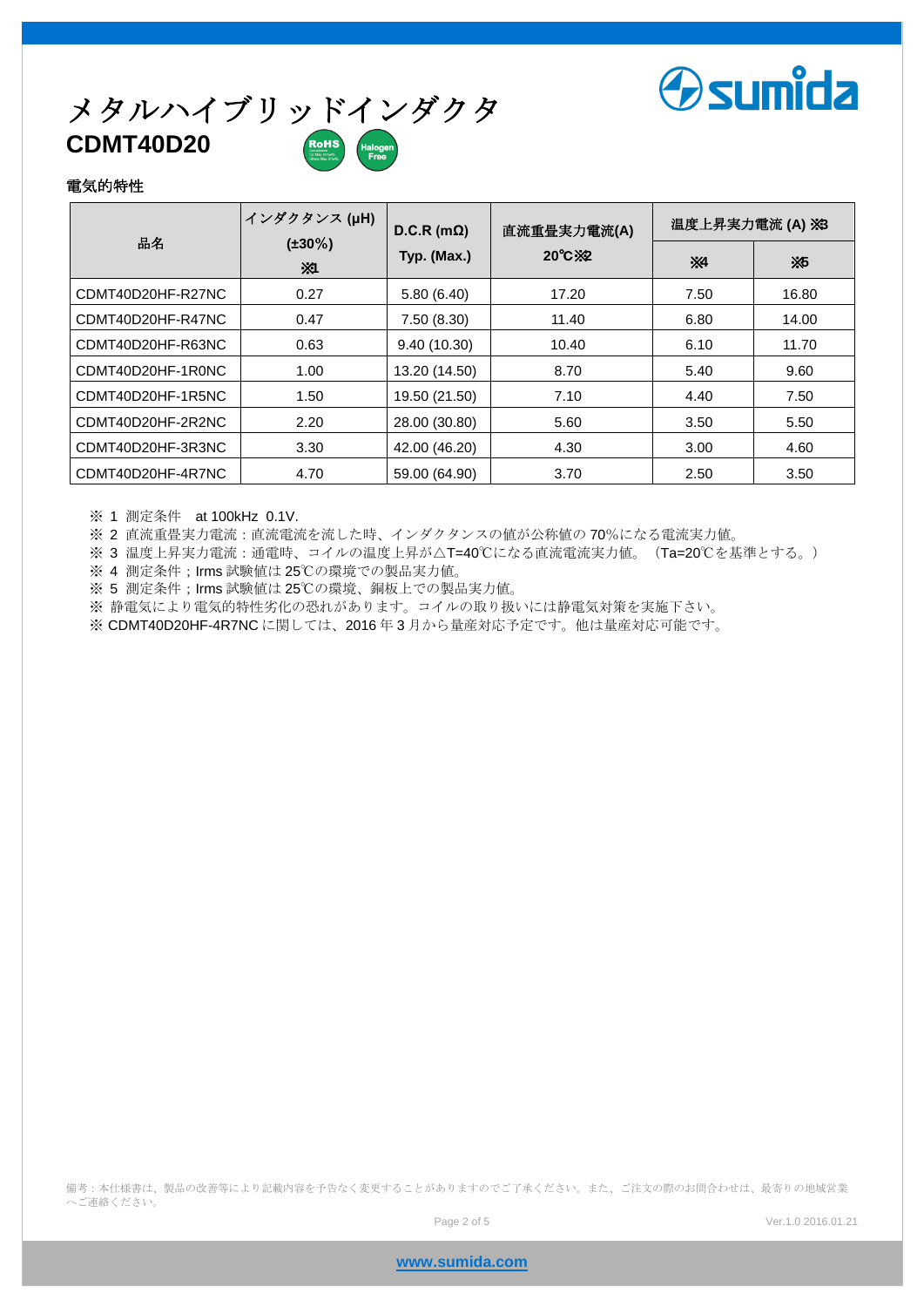

### **CDMT40D20HF-R27NC CDMT40D20HF-R47NC**





**Osumida** 



### **CDMT40D20HF-R63NC CDMT40D20HF-1R0NC**





### **CDMT40D20HF-1R5NC CDMT40D20HF-2R2NC**



備考:本仕様書は、製品の改善等により記載内容を予告なく変更することがありますのでご了承ください。また、ご注文の際のお問合わせは、最寄りの地域営業 へご連絡ください。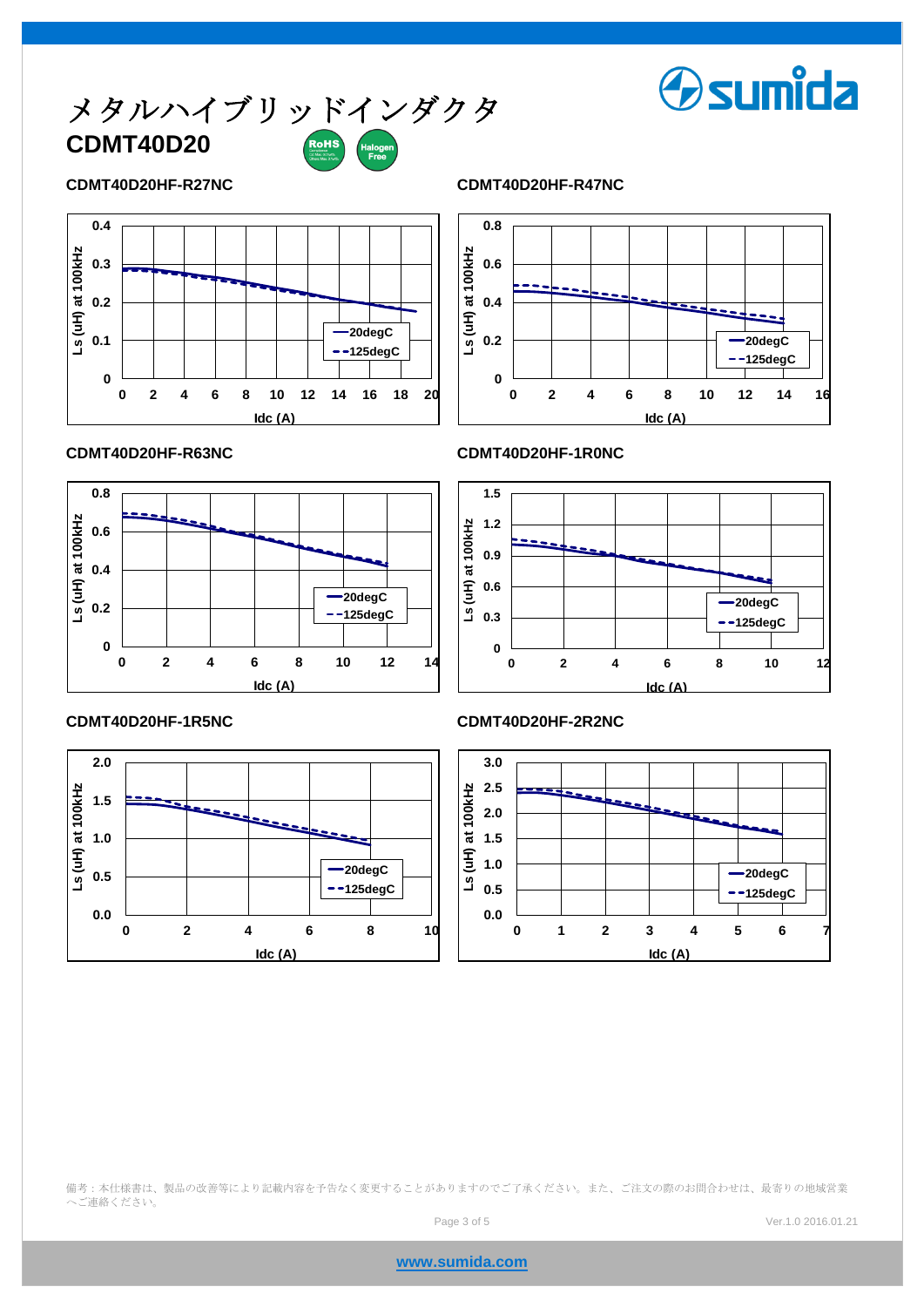

### **CDMT40D20HF-3R3NC CDMT40D20HF-4R7NC**





**Osumida** 

備考:本仕様書は、製品の改善等により記載内容を予告なく変更することがありますのでご了承ください。また、ご注文の際のお問合わせは、最寄りの地域営業 へご連絡ください。

**www.sumida.com**